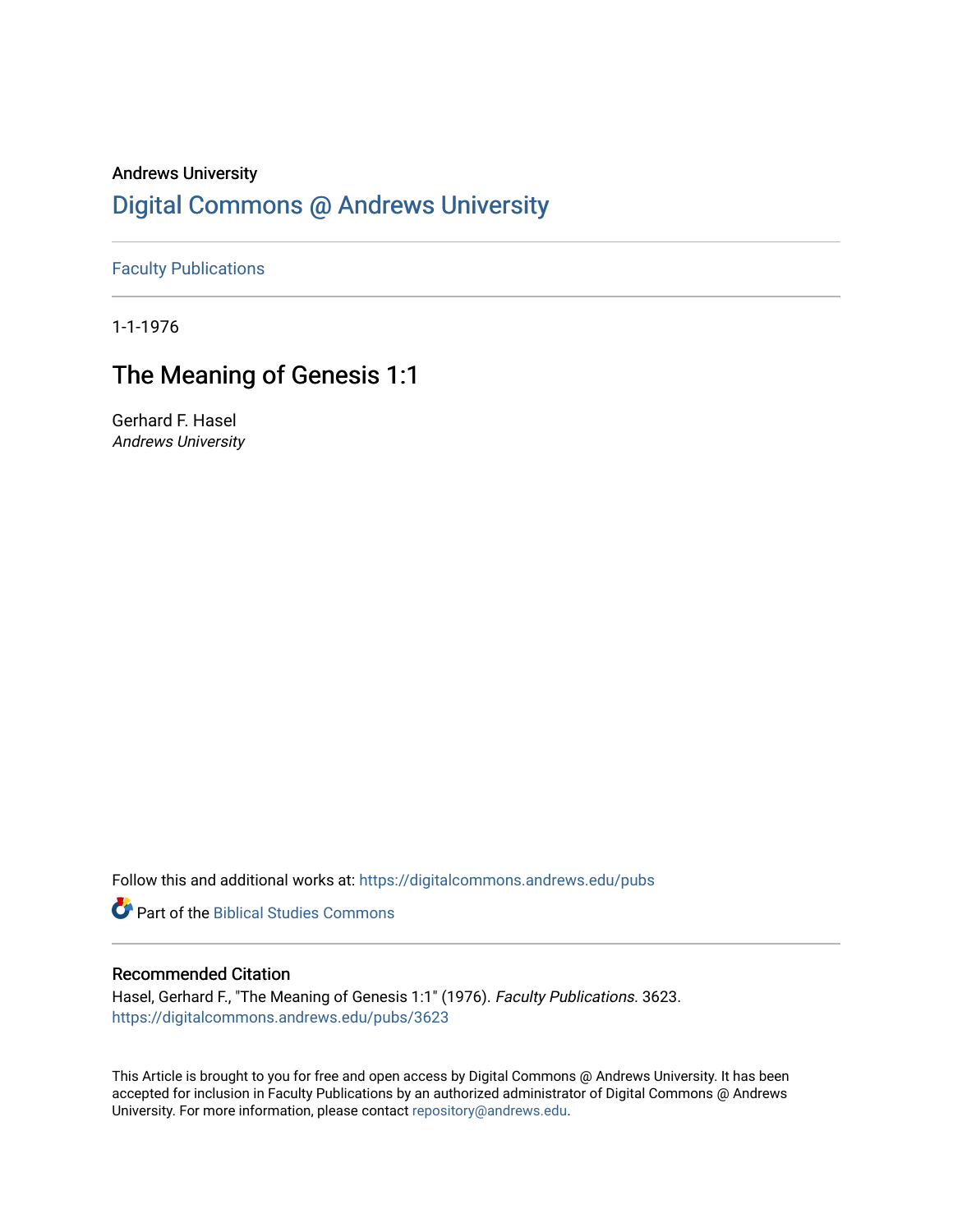# *The Meaning of Genesis 1:1*

IT MAY be surprising to some stu dents of the Bible that the translation and meaning of the opening words of the Bible are disputed. For  $2,000$  years the first verse of the Bible has been officially translated into Western languages with the familiar words, "In the beginning God created the heaven and the earth. Now three authorized versions of the Jewish, Roman Catholic, and Protestant communities translate the first verse of the Bible differently.

In 1962 the New Jewish Version (N.J.V.) appeared with the translation, "When God began to create the heaven and the earth ..." \* The *New American Bible* (N.A.B.) of Roman Catholics, which appeared in 1970, reads, "In the beginning, when God created the heav ens and the earth. . . . Then God said . . ." t The Protestant *New English Bible* (N.E.B.) of 1972 reads, "In the beginning of creation, when God made heaven and earth the earth was without form and void.  $\ldots$ ." $\ddagger$ 

GERHARD F. HASEL



*Ph.D., is associate professor of Old Testament and Biblical Theology, Andrews Uni versity Theo logical Seminary.*

Translations using the word *when* no longer have a complete sentence at the end of verse 1. Accordingly, verse *1 is*  taken as a dependent or subordinate clause. Verse 2 is then conceived as a parenthesis, and verse 3 becomes the main clause of the sentence.<sup>1</sup> Among the implications of the innovative translations indicated above2 are the following: (1) Genesis 1:1 cannot be conceived of as stating or implying cre ation out of nothing *(creatio ex nihilo);*  (2) nothing is stated about the begin ning of time; (3) heaven and earth, darkness, deep, and water already exist when God begins His creative activity; and (4) the first creative act of God is the creation of light.3 Because of their radical significance for the understand ing of the nature and meaning of Cre ation as portrayed in Genesis 1, these implications necessitate analysis of the cogent arguments used for the translation of the first words of the Bible.

The first question to consider is whether the first Hebrew word *Cbere' shith)* has the meaning "in the begin ning" or "when." Reasons included for selecting the temporal term "when" in clude  $(1)$  the vowels of the first word supposedly point to the construct state and (2) the temporal "when" construction is employed again in Genesis 2:4.4 Re garding this supposed parallel to Genesis 2:4, it should be pointed out that the Hebrew does not use the word *bere'shith* in 2:4 but *beyom,* "in (on) the day," 5 followed by an infinitive. In

I. *Lexical and Gram matical Consider ations*

Genesis 1:1, on the other hand, the verb following the first word is no infinitive. The received text (Masoretic text) points it as a Qal perfect.<sup>6</sup> In short, the supposed parallel to Genesis 2:4 falls far short of being relevant. The words are not only different, even the grammatical forms lack identity. Attempts that are made to repoint the Hebrew text to fit this theory demonstrate the weakness of the new translations.

Many scholars have suggested that the first word in Genesis 1 is in the construct state.7 P. Humbert argued on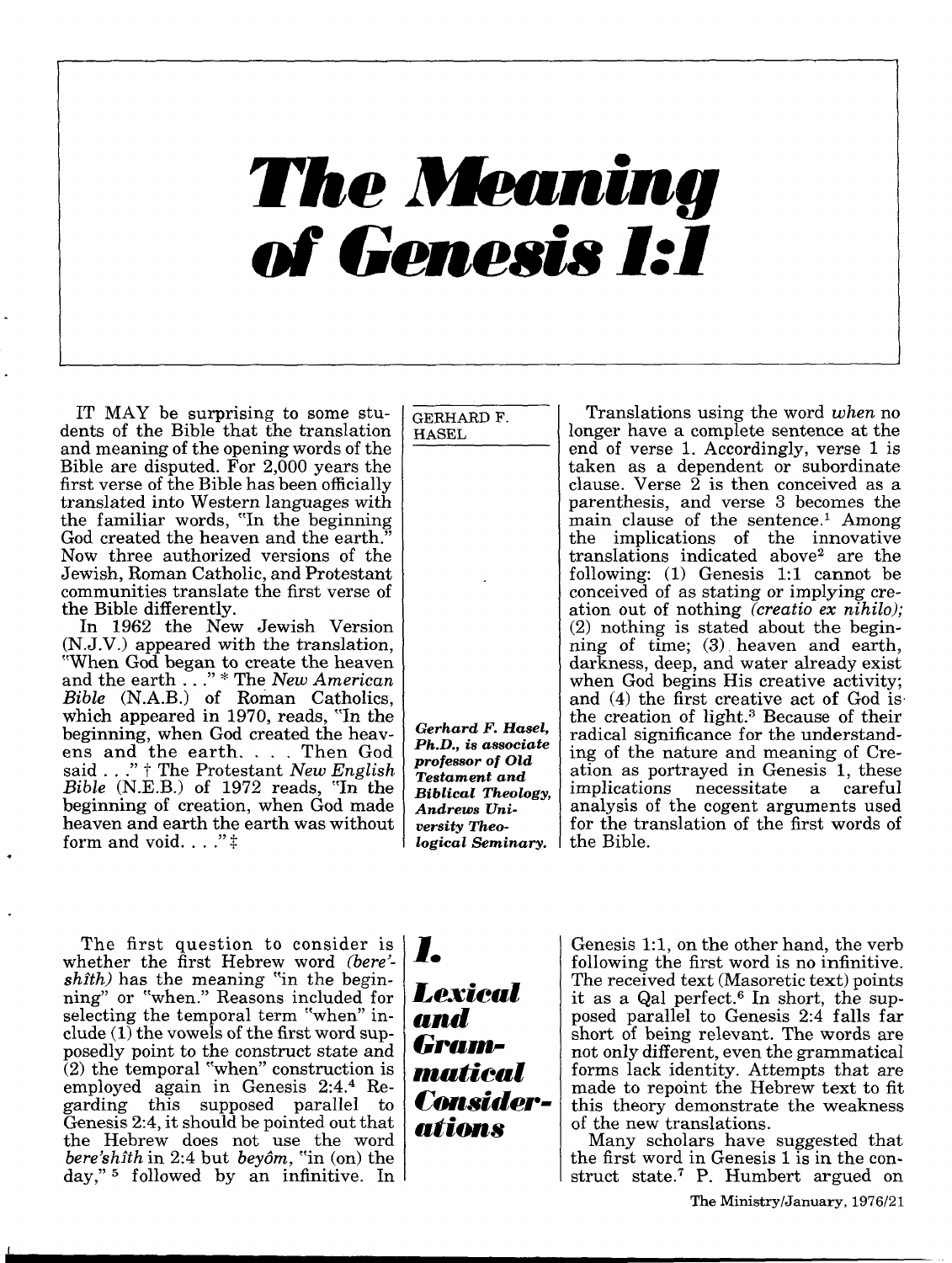statistical-lexical grounds that this is the case. Other scholars have shown to the contrary that his method is de fective8 and that on reinvestigation his conclusion is not supported by the data in the Old Testament.9 For example, Isaiah 46:10 tells us that God declares the end "from the beginning" *(mere' shith).* This case is instructive, for, as N. H. Ridderbos points out, it shows that the word can be used in an absolute state with a temporal meaning, just as in Genesis 1:1.

The lack of the article in the pointing of the Hebrew is not a sound reason for adopting the translation "when." Sev eral scholars have rightly emphasized that time designations in adverbial expression do not need the article<sup>10</sup> and still are considered to be in the absolute state. Accordingly, the translation "in the beginning God created . . ." has full lexical and grammatical support.

In addition, all ancient versions (Septuagint, Vulgate, Aquila, Theodotion, Symmachus, Targum Onkelos) construed the first word of the Bible to be in the absolute state and Genesis 1:1 as an independent main clause. Further

E. A. Speiser suggests that the syntax of the entire first paragraph provides "a more valid argument" than the grammatical one.<sup>14</sup> He and H. M. Orlinsky argue that the Hebrew order of subject-verb in the first clause of Gene sis 1:2 makes it a parenthetic clause<sup>15</sup> instead of that with a noun-clause sense as the classical Hebrew grammar of Gesenius-Kautzsch identifies it.16 This argument is not very strong. The sub ject-verb (perfect form) order does not support the idea that verse 2 is parenthetic. It is not true that a consecutive statement would have begun with the verb before the noun as Speiser and Orlinsky suggest, $17$  because there are examples of the same inversion of word order in Genesis 1:15; 3:1; Isaiah 1:2, as A. Heidel has shown. 18 The inversion of word order still keeps this a type of clause that follows the pattern of the two subsequent noun clauses of verse 2. The inversion of word order rather in dicates an emphasis on the subject,<sup>19</sup> and provides, in U. Cassuto's words, a<br>"decisive objection" <sup>20</sup> against the "decisive objection"<sup>20</sup> translation embodied in the new ver sions.

*2. Syn tactical Consider ations*

more, the ancient Greek and Samaritan transliterations supply additional evi dence that verse  $1$  of Genesis was an independent main clause, and the first word was understood to be in the ab solute state.<sup>11</sup> It has, moreover, been suggested that the ancient Masoretes, who supplied the Hebrew text with vowels and accents, supplied the first word in Genesis with the disjunctive accent *tiphha,* evidently construing it as an absolute. <sup>12</sup>

In considering the lexical and gram matical arguments, the following con clusions emerge: (1) the renderings of Genesis 1:1 in the versions indicated in the introduction lack adequate lexical and grammatical support. (2) The tradi tional translation "In the beginning God created" has the support of word studies, grammar, Masoretic pointing and accentuation, all ancient versions, and Greek and Samaritan translitera tions. (3) "Moses could not have used any other construction to denote the first word as in the absolute state, but he could have opted for a different con struction to indicate clearly the con struct state." 13

Syntactically, Genesis 1:2 contains three noun clauses, all describing states of being existing contemporaneously with the action expressed in the pre vious verse.21 Or to state it differently, verse 2 describes the state of the earth during the time when the activity of verse 1 was ended and that of verse 3 began.

These syntactical considerations have implications for the meaning and pur pose of the first verse of the Bible. They militate against the view of those who suggest that verse 1 is a grand sum mary,22 heading, superscription, or the like $^{23}$  of all that follows in the first chapter of the Bible. Syntactical con siderations have led the famous Hebrew scholar C. Keil to point out, "That this verse is not a heading merely, is evi dent from the fact that the following ac count of the course of creation com mences with  $waw$  (and), which connects the different acts of creation with the fact expressed in verse 1, as the primary foundation upon which they rest." 24 The *waw,* "and," of verse 2 is copulative and with the noun in an emphatic posi tion followed by the verb leads to a

22/The Ministry/January, 1976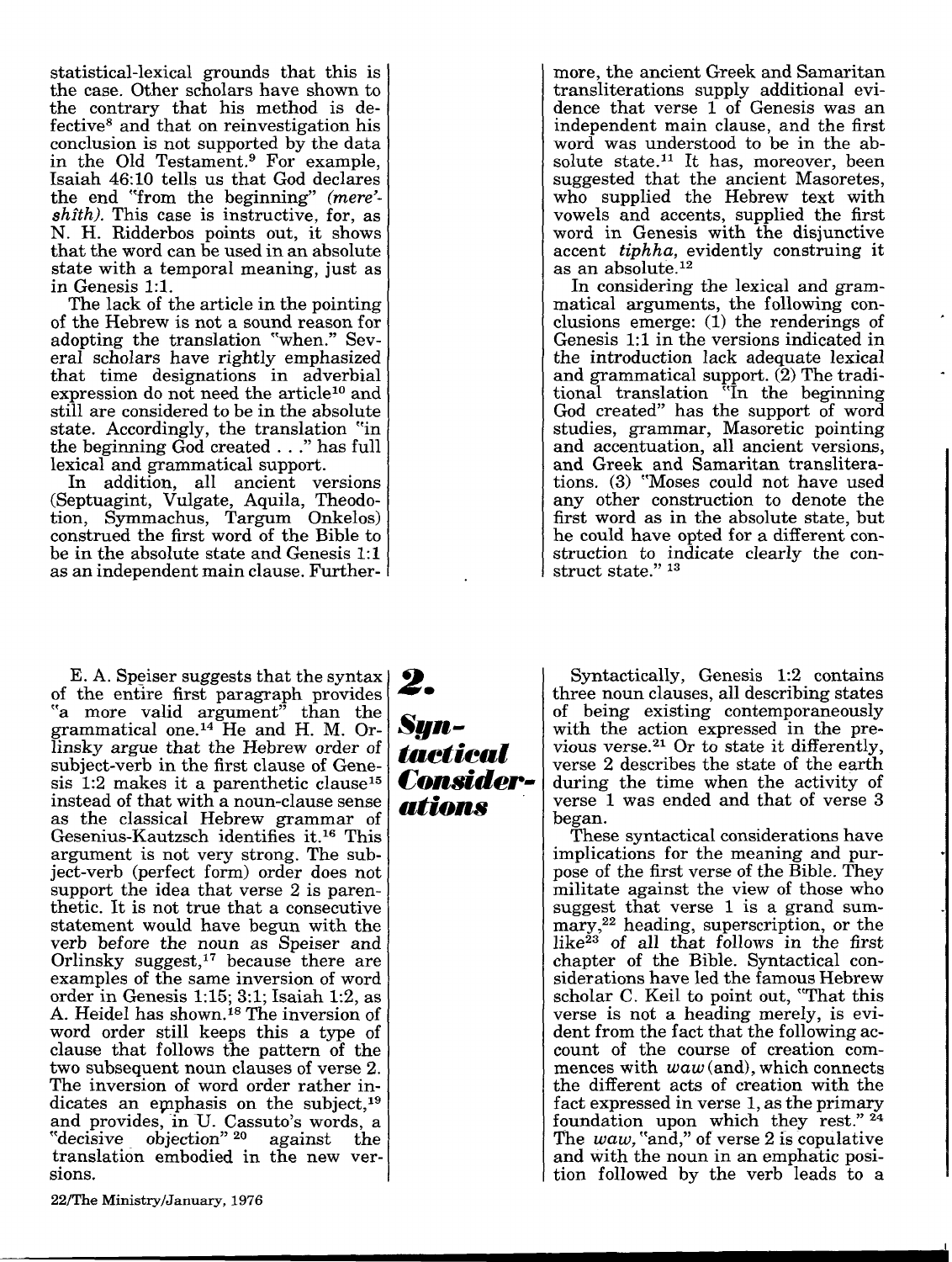meaning that may be rendered as fol lows: "And (as far as) the earth (is con cerned it) was . . *." 25* This points to a link between verses *1* and 2 that is rightly acknowledged by other schol ars,26 just as there is a link between verses 2 and 3.

In short, syntactical considerations support the translation "In the begin

Various suggestions<sup>27</sup> have been put forth in support of the new translations on the basis of supposed parallels from ancient Near Eastern texts.28 Nearly all of the ancient Near Eastern Creation stories begin with the "when" sentence structure. Therefore, it is implied the Hebrew Creation story is also to begin with "when." On grounds of method one wonders whether the Biblical story should indeed be read through the eyes of pagan myths. Is it not sound meth odologically to read it in terms of its own Hebrew and Biblical context rather than to superimpose extraneous con cepts from the outside?

There is ample data from Sumero-Babylonian myths that begin with "when" (which in the case of the Sumerian language is *udda* and the Baby lonian one is *enūma* or *inūma* and mean literally "on the day that" or simply "when"  $^{29}$ ), to indicate their lack of correspondence to the first word of Genesis 1. The Sumerian and Akkadian

*3. Parallel Consider ations*

ning God created. . . . And the earth was . . . ," suggest strongly that verse *<sup>1</sup>* is an independent or main clause, and indicate that verse 2 contains three noun clauses that describe the state of being of the earth contemporaneous to the action of verse 1 and prior to the activities mentioned in the verses that follow.

terms correspond to the Hebrew *beyom,*  "in (on) the day" (cf. chap. 2:46), but not to *bere'shith,* "in the beginning," in Genesis 1:1. The famous dictum of H. Gunkel still holds true: "The cos mogonies of other people contain no word which would come close to the first word of the Bible." 30 In fact, Genesis 1:1 has no parallel in ancient Near East ern literature.

If the author of Genesis 1 would have wished to write "when," then he could have chosen language to do so. The fact that he chose *bere'shith,* "in the begin ning," indicates that he wanted to say something else. His idea appears to be that "in the beginning," at the com mencement of time, God created "heaven and earth" and that this cre ation was then in a condition different from the present one. This different con dition is described in verse 2. Next God transformed this different condition into the one depicted in the creative acts that follow.

In the Hebrew language an author can use long and complicated sentence structures or short sentences. Each pericope may be characterized by one or the other stylistic pattern. Just as Genesis 2:4ff has a particular stylistic uniqueness, so the first chapter of the Bible shows its own stylistic characteris tic. 31 The style of Genesis 1 is charac terized by the consistent use of short sentences: "And God saw that . . . was good" (1:4, 10, 12, 18, 25, 31); "and there was evening and there was morning,... day" (1:5, 8, 13, 19, 23, 31). The implica tion of this stylistic uniqueness mili tates against a syntactical construction of verses 1-3 that makes these verses into a long and complicated sentence structure that even such a critic as

*4. Stylistic Consider ations*

*J.* Wellhausen rejected as "desper-<br>ate." <sup>32</sup>

In short, stylistically Genesis 1:1 is an independent or main clause, verse 2 consists of three noun clauses, and verse 3a is also an independent or main clause.

Let us summarize our observations. The meaning of Genesis 1:1 emerges on the basis of the combined efforts of lexical, grammatical, syntactical, com parative, and stylistic considerations. The innovative translations fall short in the area of *each* of the above considera tions. Thus they lack the support of each.

Genesis 1:1 contains four major thoughts: First, God is the Creator. God is the subject of the sentence. He is the